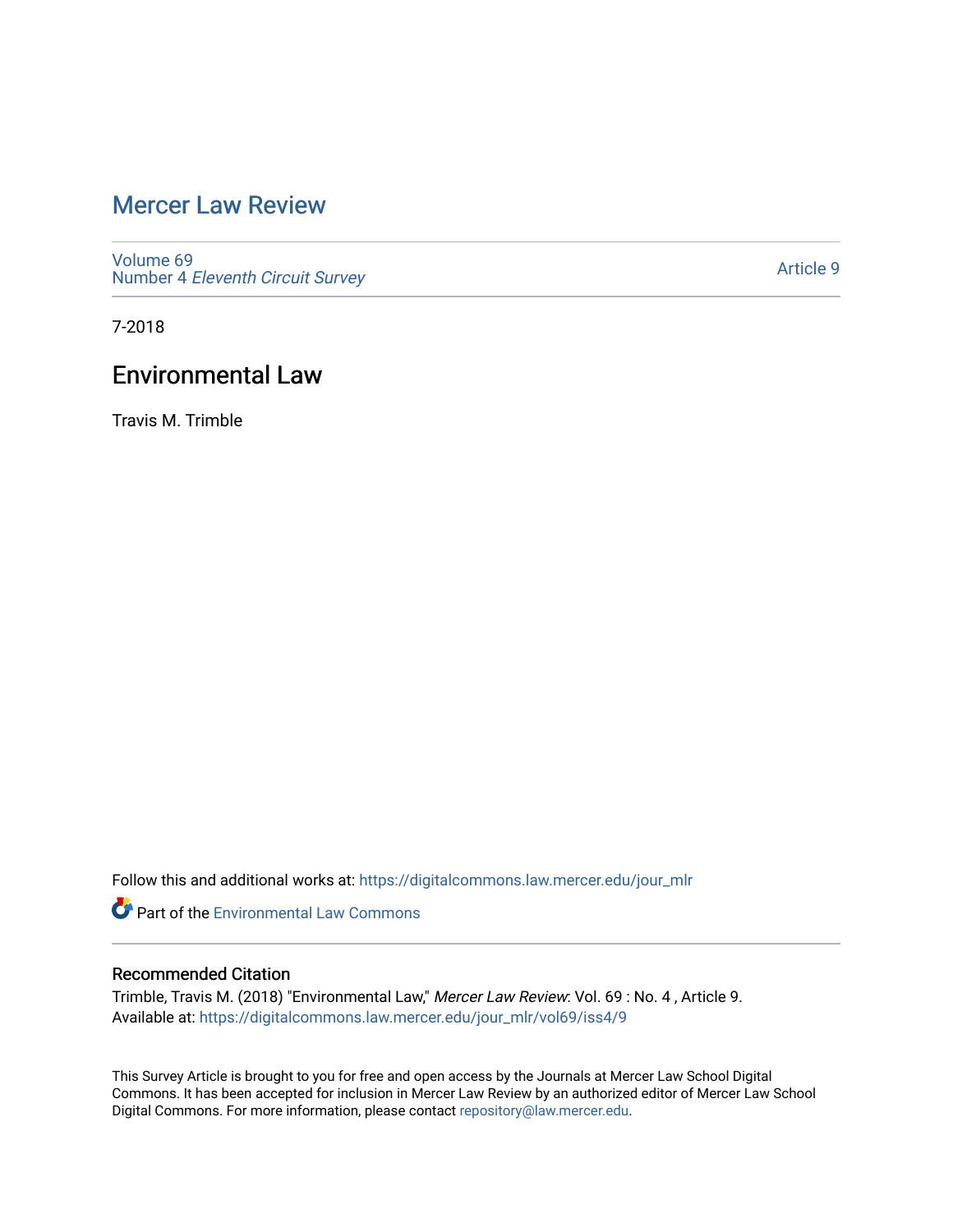# **Environmental Law**

### **by Travis M. Trimble\***

In **2017,** district courts decided several issues that the United States Court of Appeals for the Eleventh Circuit had never addressed.' The United States District Court for the Middle District of Georgia concluded that the Clean Water Act's (CWA)2 prohibition on the discharge of pollutants into waters of the United States without a permit extended to discharges into groundwater with a "direct hydrological connection" to surface waters within the Act's scope.<sup>3</sup> The court also concluded that a state-permitted land application system, whereby wastewater is sprayed onto fields as means of treatment and disposal, constituted a "point source" within the meaning of the CWA.4 Finally, the court concluded that the *Burford v. Sun Oil Co.5* abstention does not apply to citizen-suits brought under the **CWA.6** The United States District Court for the Northern District of Alabama concluded that the Comprehensive Environmental Response Compensation and Liability Act (CERCLA)7 discovery rule for statutes of limitations did not preempt Alabama's discovery rule, where the plaintiff did not produce facts in his state law based tort claim for exposure to hazardous substances that would support a claim under **CERCLA. <sup>8</sup>**In a case that raised no novel issues of law, the United States District Court for the Middle District of Florida upheld the National Park Service's finding of no significant impact in favor of a

<sup>\*</sup>Instructor, University of Georgia School of Law. Mercer University (B.A., **1986);** University of North Carolina (M.A., **1988);** University of Georgia School of Law **(J.D., 1993).** Member, State Bar of Georgia.

**<sup>1.</sup>** For an analysis of environmental law during the prior survey period, see Travis M. Trimble, *Environmental Law, Eleventh Circuit Survey,* **68** MERCER L. REV. **1003 (2017).**

<sup>2.</sup> **33 U.S.C. § 1251** (2012).

**<sup>3.</sup>** Flint Riverkeeper, Inc. v. **S.** Mills, Inc., **276** F. Supp. **3d 1359, 1366** (M.D. Ga. **2017).**

<sup>4.</sup> *Id.* at **1368.**

**<sup>5. 319</sup> U.S. 315** (1943).

**<sup>6.</sup>** *Flint Riverkeeper,* **276** F. Supp. **3d** at **1369-70.**

**<sup>7.</sup>** 42 **U.S.C. § 9601 (2018).**

**<sup>8.</sup>** Arnold v. **U.S.** Pipe **&** Foundry Co., **LLC,** 274 F. Supp. **3d 1272, 1278 (N.D.** Ala. **2017).**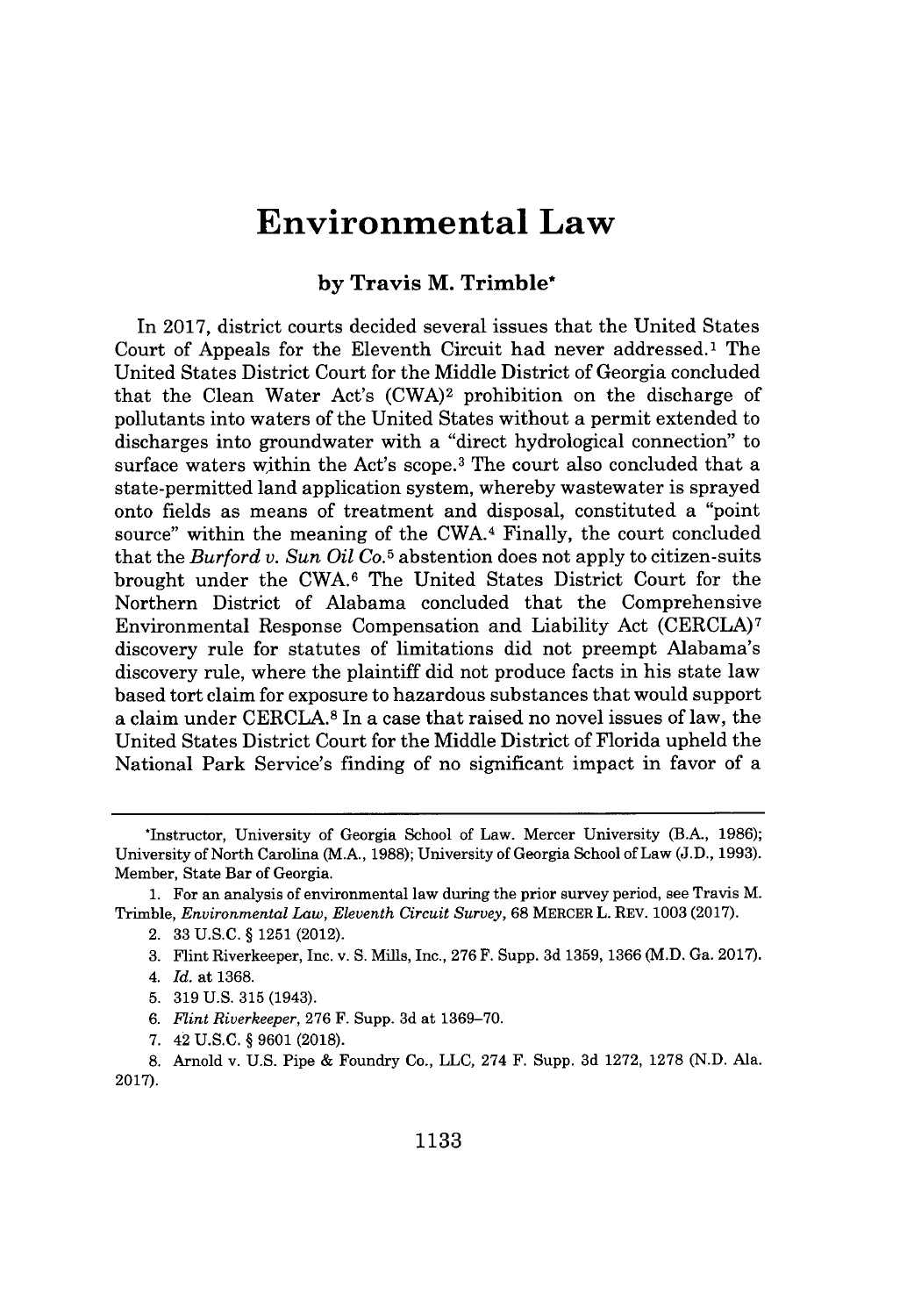private mineral rights holder's plan to survey for oil and gas reserves in the Big Cypress National Preserve in Southern Florida.<sup>9</sup>

### **I. CLEAN** WATER **ACT**

In *Flint Riverkeeper, Inc. v. Southern Mills, Inc.,<sup>10</sup>*the United States District Court for the Middle District of Georgia ruled that the plaintiffs successfully stated a claim under the Clean Water Act's11 citizen-suit provision<sup>12</sup> that defendant's land application system (LAS) of its industrial wastewater violated the Clean Water Act (CWA). The court answered several questions that the Eleventh Circuit had not decided. First, the court concluded that the CWA applied to a discharge of pollutants from a point source into groundwater with a direct hydrologic connection to surface water that is a jurisdictional water of the United States.13 Second, the court concluded that a permitted **LAS** is a point source within the meaning of the CWA.14 Third, the court concluded that the *Burford v. Sun Oil Co.* abstention does not apply to citizen-suits brought under the CWA.15

The defendant operates a protective fabrics mill in Molena, Georgia. It treats its industrial wastewater **by** discharging it onto land via a *LAS.* The defendant's **LAS** involves spraying the wastewater onto three fields via a series of spray heads.<sup>16</sup> The defendant has two water permits issued **by** the State of Georgia: a National Pollution Discharge Elimination System (NPDES) permit,<sup>17</sup> allowing the discharge of storm water mixed with "certain pollutants from its **LAS** fields;"<sup>18</sup>and a **LAS** permit allowing it to operate its **LAS** subject to "various effluent limitations and monitoring requirements."<sup>19</sup> The plaintiffs, a group organized to protect the Flint River corridor and several individual landowners along Flint tributaries, filed suit against the defendant for violating its **NPDES** permit under the CWA, and for trespass, nuisance, and negligence under state law. The complaint generally alleged that because of the volume of

- **13.** *Flint Riverkeeper,* **276** F. Supp. **3d** at **1367.**
- 14. *Id.* at **1368.**
- **15.** *Id.* at **1369.**
- **16.** *Id.* at **1362.**
- **17. 33 U.S.C. §** 1342 **(2018).**
- **18.** *Flint Riverkeeper,* **276** F. Supp. **3d** at **1363.**
- **19.** *Id.*

**<sup>9.</sup>** Nat'1 Res. Def. Council v. Nat'1 Park Serv., **250** F. Supp. **3d 1260, 1298** (M.D. Fla. **2017).**

**<sup>10. 276</sup>** F. Supp. **3d 1359** (M.D. Ga. **2017).**

**<sup>11. 33</sup> U.S.C. §§ 1251-1275 (2018).**

<sup>12.</sup> **33 U.S.C. § 1365 (2018).**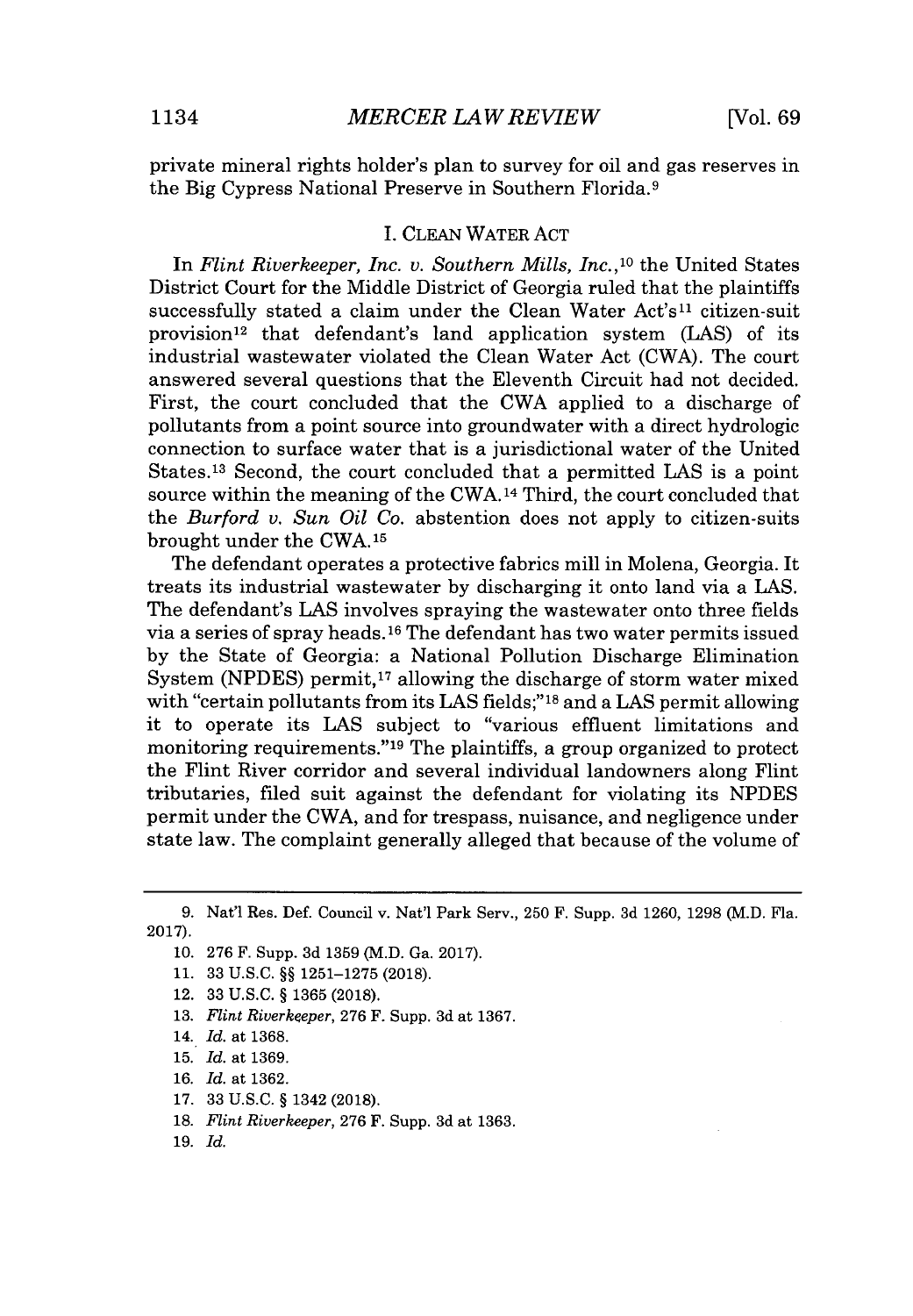wastewater the defendant sprayed on its **LAS** fields, the soil became saturated and during rain events, the wastewater left the fields, traveling both overland through ditches and other channels into surface waters regulated under the CWA, and into groundwater that has a "direct hydrological connection" to surface waters.<sup>20</sup> The defendant moved to dismiss the complaint for lack of subject matter jurisdiction<sup>21</sup> and for failure to state a claim. <sup>22</sup>

The court first concluded that the plaintiffs' complaint established subject matter jurisdiction over the CWA claim.<sup>23</sup> Although the defendant claimed that the court lacked subject matter jurisdiction because the defendant had stopped discharging polluted wastewater when it received the plaintiffs' ante litem notice, and thus, its alleged violations were wholly in the past, the court found that the complaint's allegations of ongoing storm water runoff containing pollutants from the LAS fields constituted allegations of "continuous or intermittent" discharges of pollutants that were sufficient to withstand a facial challenge to subject matter jurisdiction. <sup>24</sup>

The defendant also moved to dismiss the complaint for failure to state a claim, arguing that the complaint failed to allege facts plausibly showing that **(1)** the defendant's discharge of wastewater into groundwater via its **LAS** constituted a discharge into "navigable waters"; <sup>25</sup>(2) discharges were from a "point source"; and **(3)** discharges were in violation of an **NPDES** permit. **All** three are essential elements of a claim under the **CWA.26**

First, the court concluded that the complaint's allegations that the wastewater discharges that reached groundwater that was "hydrologically connected" to surface waters stated a claim of discharge to navigable waters.<sup>27</sup>The court noted that groundwater itself is not "navigable water" under the CWA, and the Eleventh Circuit had not yet addressed whether the CWA prohibits a discharge into groundwater that reaches navigable water via a hydrological connection.<sup>28</sup> However, the court noted that its decision was consistent with that of other district

- **23.** *Flint Riverkeeper,* **276** F. Supp. **3d** at 1364.
- 24. *Id.* at **1364-65.**

**28.** *Id.* at **1366-67.**

<sup>20.</sup> *Id.* at **1362-63.**

<sup>21.</sup> **FED.** R. CIv. P. **12(b)(1);** *Flint Riverkeeper,* **276** F. Supp. **3d** at 1364.

<sup>22.</sup> **FED.** R. CIv. P. **12(b)(6);** *Flint Riverkeeper,* **276** F. Supp. **3d** at **1365.**

**<sup>25.</sup>** The defendant did not challenge the sufficiency of the allegations that its discharges that reached surface water over land constituted a discharge into "navigable waters." *Id.* at **1366.**

**<sup>26.</sup>** *Id.* at **1365.**

**<sup>27.</sup>** *Id.* at **1367.**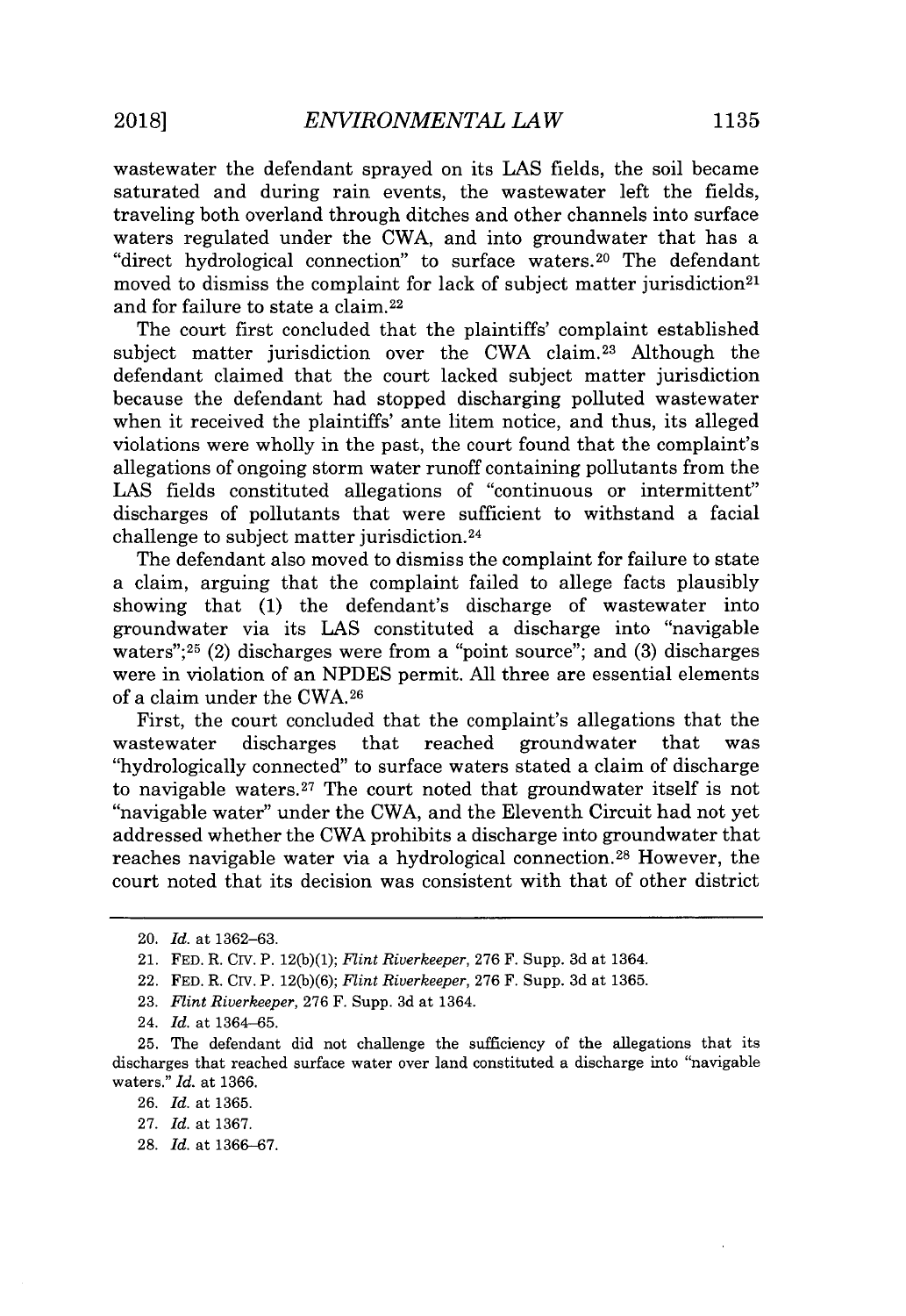courts that had addressed the issue, and with the Environmental Protection Agency's **(EPA)** regulations interpreting the CWA to apply to such discharges.29

Second, the court concluded that the complaint sufficiently alleged discharges from a point source.<sup>30</sup> The court explained first that the allegations that wastewater left the defendant's property "via ditches, runnels, seeps, and other discrete conveyances<sup>"31</sup> sufficiently alleged point source discharges over land.<sup>32</sup>Next, although the Eleventh Circuit had not addressed the issue, the court concluded that as to the alleged discharges into groundwater, the **LAS** itself was a point source. <sup>33</sup>Finally, the court concluded that the spray heads the defendant's **LAS** used to spray the wastewater onto the fields constituted point sources.<sup>34</sup>

Third, the court concluded that the complaint successfully alleged a violation of the defendant's NPDES permit.<sup>35</sup> The court explained that while the defendant had an **NPDES** permit authorizing the "discharge of storm water mixed with certain pollutants," the permit did not authorize "the discharge of storm water mixed with 'process wastewater."<sup>36</sup> Because the complaint alleged that during storms the **LAS** fields, already saturated with wastewater, leached over land into surface water tributaries of the Flint, it alleged a violation of the permit.37

Finally, the court ruled against the defendant on its demand that the court abstain from exercising jurisdiction over the plaintiffs' claim because the relief they sought would "effectively nullify defendant's state-issued **LAS** permit."<sup>38</sup>The defendant argued that abstention was proper under a principle the Supreme Court of the United States announced in *Burford.<sup>39</sup>*

According to the district court, *"Burford* abstention applies **(1)** when difficult questions of state law concerning policy problems of substantial public import transcend the case at bar; or (2) where federal judicial review would disrupt state efforts to establish a coherent policy as to a

**36.** *Id.*

**37.** *Id.* at **1368-69.**

**<sup>29.</sup>** *Id.*

**<sup>30.</sup>** *Id.* at **1368.** The CWA only prohibits discharges of pollutants from "point sources," which are defined as "any discernable, confined, and discrete conveyance." *Id.* at **1367.**

**<sup>31.</sup>** *Id.* at **1367.**

**<sup>32.</sup>** *Id.* at **1367-68.**

**<sup>33.</sup>** *Id.* at **1368.**

<sup>34.</sup> *Id.*

**<sup>35.</sup>** *Id.*

**<sup>38.</sup>** *Id.* at **1369.**

**<sup>39.</sup>** *Id.*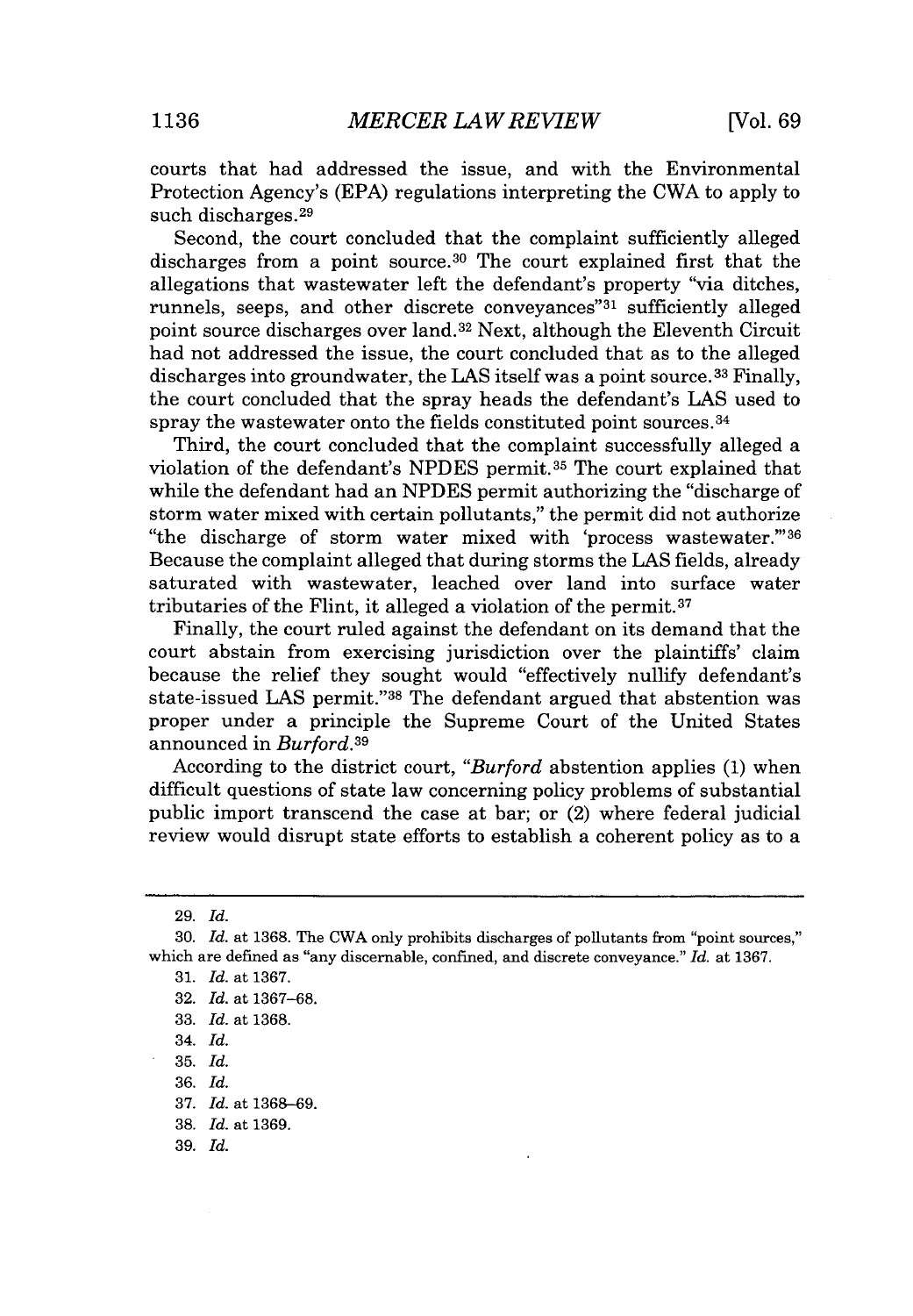matter of substantial public concern."<sup>40</sup> While the Eleventh Circuit had not addressed this issue, the court concluded that the defendant's right to "operate its **LAS** in accordance with its state-issued **LAS** permit is no defense to a CWA suit,"<sup>41</sup> and that the court would not abstain from exercising its jurisdiction, because abstention "would essentially deprive [the plaintiffs] of the statutory right that Congress saw fit to confer upon them" $42$  with the citizen-provision of the CWA. $43$ 

#### **II.** CERCLA PREEMPTION

In *Arnold v. United States Pipe & Foundry Co. LLC,44* the United States District Court for the Northern District of Alabama concluded that a plaintiffs state law claim for personal injury arising out of exposure to chemicals from the defendant's pipe-making facility was time-barred under Alabama law.<sup>45</sup> The court also concluded, in an issue that the Eleventh Circuit had not addressed, that the Comprehensive Environmental Response, Compensation, and Liability Act's (CERCLA)<sup>46</sup> "discovery rule"<sup>47</sup>for toxic tort actions did not preempt Alabama law as to the commencement date of the limitations period, in cases such as this where the plaintiff did not produce facts that would state a claim under CERCLA.48 The court granted the defendant's motion for summary judgment.<sup>49</sup>

On September 21, **2015,** the plaintiff, Eugene Maddox, sued the defendant for personal injury and property damage he claimed arose out of his exposure to chemicals from the defendant's pipe-making plant in Birmingham. In a pre-litigation demand document, his attorney listed his injury as hearing loss that was diagnosed in **2006.** The plant closed in **2010.50**

The court first concluded that Alabama's applicable two-year statute of limitations barred the plaintiff's personal injury claim.<sup>51</sup> Prior to the

43. *Id.* at **1369-70** (quoting Long Island Soundkeeper Fund, Inc. v. New York City Dep't of Envtl. Prot., **27** F. Supp. **2d 380, 385 (E.D.N.Y. 1998)).**

- 44. 274 F. Supp. **3d 1272 (N.D.** Ala. **2017).**
- 45. *Id.* at **1278.**
- 46. 42 **U.S.C. §§ 9601-9675 (2018).**
- 47. 42 **U.S.C. §** 9658(a)(1) **(2018).**
- 48. *Arnold,* 274 F. Supp. **3d** at **1277-78.**
- *49. Id.* at **1278.**
- **50.** *Id.* at **1274-75.**

**51.** *Id.* at **1276.** The defendants did not claim that the plaintiffs property damage claim was time-barred. *Id.* at **1275.**

<sup>40.</sup> *Id.*

<sup>41.</sup> *Id.*

<sup>42.</sup> *Id.* at **1370.**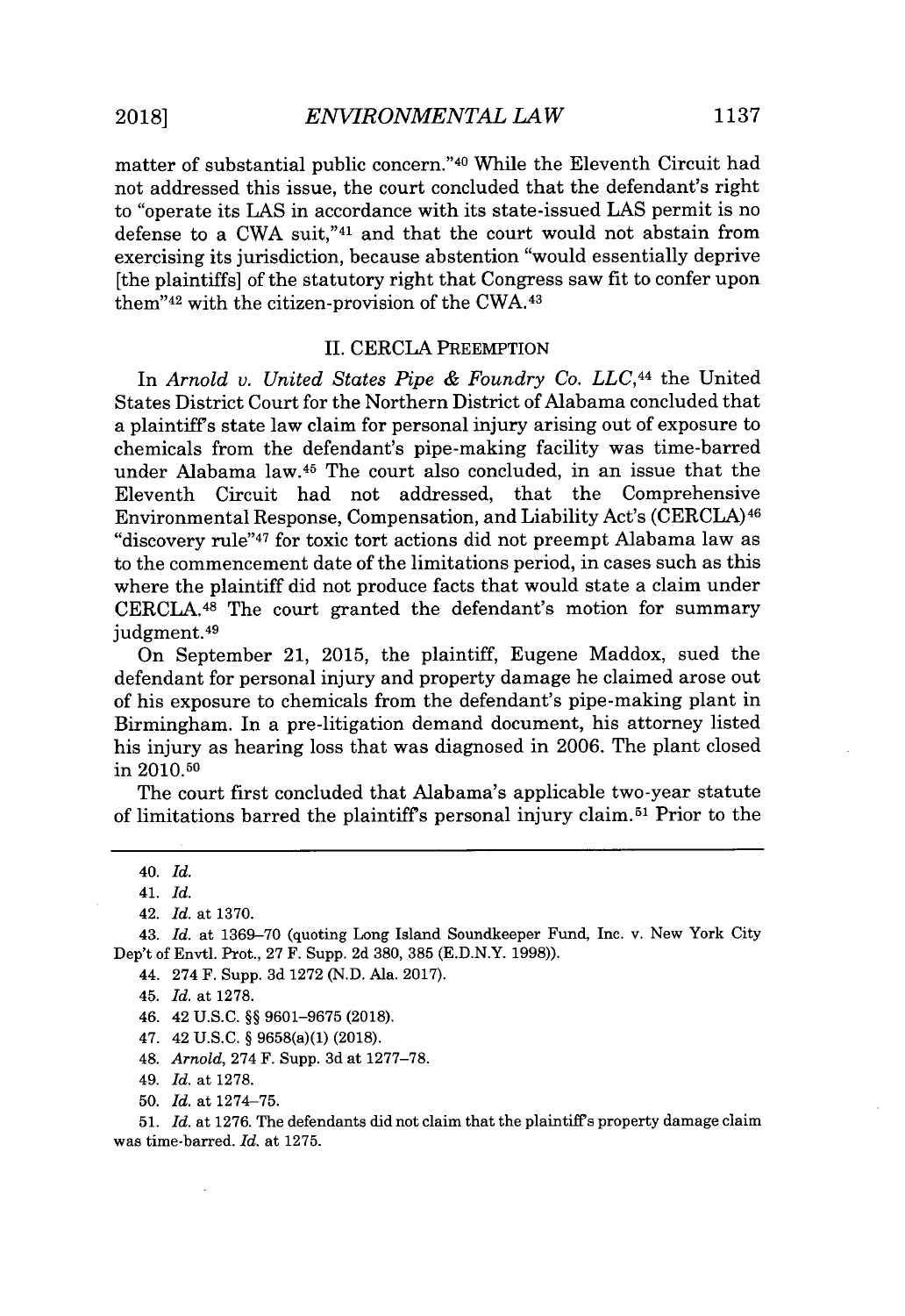Alabama Supreme Court's decision in *Griffin v. Unocal Corp.* **,52** Alabama's two-year limitation period for toxic substance exposure claims commenced on the "date of last exposure."<sup>53</sup> In *Griffin*, the Alabama Supreme Court held that the two-year period began to run when a "manifest, present injury"<sup>54</sup> related to toxic exposure occurred.<sup>55</sup> An injury was "manifest" when "its existence is objectively evident and apparent."<sup>56</sup> The district court also noted that the Alabama Supreme Court held that the new commencement rule would apply prospectively and to the plaintiffs "whose last exposure to a toxic substance, and first manifest injury resulting from that exposure, occurred within the twoyear period before"<sup>57</sup> the decision in *Griffin*, on January 25, 2008.<sup>58</sup>

The court noted that from the information supplied **by** the plaintiff, the court could not determine when his injury became manifest, beyond the year **2006,** which may or may not have been within two years of January **25, 2008.59** However, the court concluded that regardless of when his injury became apparent, his date of last exposure could not have been later than December **31,** 2010, the year the defendant's plant closed.6 0 The plaintiff filed his claim in **2015.** Thus, under either commencement rule, his complaint was filed outside the two-year limitation period.<sup>61</sup>

The court next rejected the plaintiffs argument that CERCLA's discovery rule, applicable to state hazardous substance exposure claims, preempted Alabama's commencement rule.<sup>62</sup> CERCLA's discovery rule "imposes a 'federally required commencement date"<sup>63</sup> on actions brought under state law for exposure to hazardous substances, pollutants, or contaminants. Under the rule, a state's limitation period begins to run on "the date the plaintiff knew (or reasonably should have known) that the personal injury or property damages **.** . **.** were caused or contributed to by the hazardous substance or pollutant or contaminant concerned."<sup>64</sup>

- **57.** *Arnold,* 274 F. Supp. **3d** at **1275.**
- **58.** *Griffin,* **990** So. **2d** at **291.**
- **59.** *Arnold,* 274 F. Supp. **3d** at **1275.**
- **60.** *Id.*
- **61.** *Id.* at **1276.**
- **62.** *Id.* at **1277-78.**
- **63.** *Id.* at **1276.**
- 64. 42 **U.S.C. § 9658(b)(4)(A) (2018);** *Arnold,* 274 F. Supp. **3d** at **1276.**

**<sup>52. 990</sup>** So. **2d 291** (Ala. **2008).**

**<sup>53.</sup>** *Id. at* **293.**

<sup>54.</sup> *Id.*

**<sup>55.</sup>** *Id.*

**<sup>56.</sup>** Cline v. Ashland, Inc., **970** So. **2d 755, 773** (Ala. **2007)** (Harwood, **J.,** dissenting).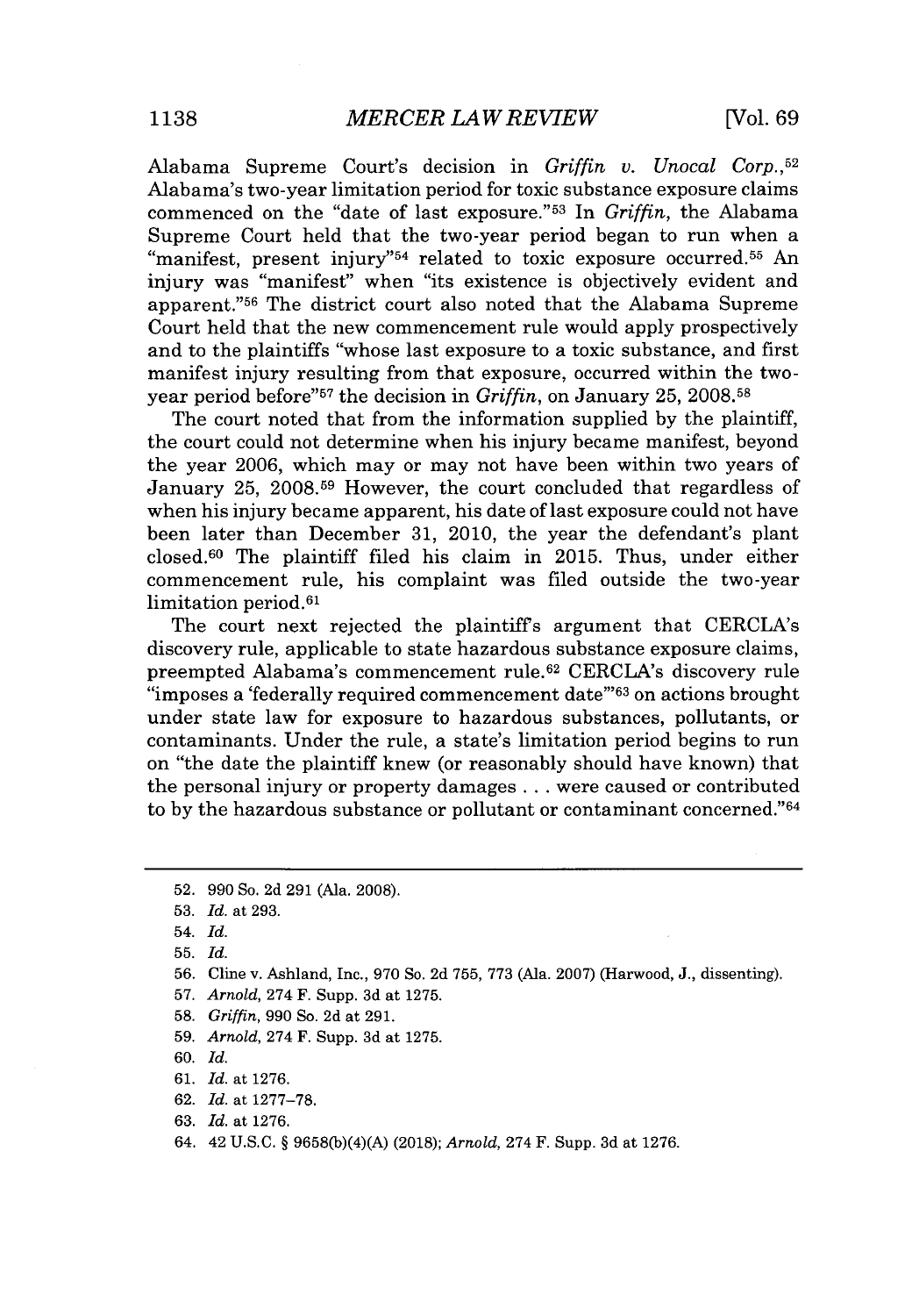CERCLA's discovery rule preempts conflicting state statutes of limitation. <sup>65</sup>

The court concluded that CERCLA's discovery rule did not preempt the Alabama commencement rule for its limitation period.<sup>66</sup> The court agreed with the defendant, who argued that CERCLA's discovery rule preemption applies only when a plaintiff can produce facts which could support a cause of action under CERCLA, regardless of whether the plaintiff actually brought a claim under **CERCLA.67** The court noted that the Eleventh Circuit had not specifically addressed the question of whether CERCLA's discovery rule preempted a state's commencement rule where a plaintiff did not produce facts in his state claim that would support a CERCLA claim.<sup>68</sup> The court reviewed case law from other circuits as well as Eleventh Circuit holdings applying the discovery rule in other contexts, and stated that "[t]he court is persuaded that *§* 9658's [preemption] is limited to those cases where facts could support a CERCLA claim."<sup>69</sup>

To prove a claim under CERCLA's citizen-suit provision, a plaintiff would, at a minimum, have to prove that his injury was caused **by** the release of hazardous substances into the environment.<sup>70</sup> The court determined that the plaintiff did not produce any evidence that exposure to hazardous substances caused his hearing **loss. <sup>71</sup>**Therefore, since he could not support a claim under CERCLA, the CERCLA discovery rule did not preempt Alabama's commencement rule for its two-year limitation period, and the plaintiffs claim was barred **by** the statute of limitation.72

### III. NATIONAL ENVIRONMENTAL POLICY **ACT**

In *Natural Resources Defense Council v. National Park Service,<sup>73</sup>*the United States District Court for the Middle District of Florida found in favor of the defendant and against the plaintiffs in their challenge to the mineral rights owner's plan to explore the viability of oil and gas drilling in Big Cypress National Preserve in Southern Florida.<sup>74</sup> The court

74. *Id.* at **1272.**

**<sup>65.</sup>** *Arnold,* 274 F. Supp. **3d** at **1276.** *66. Id.* at **1277.** *67. Id.* **68.** *Id. 69. Id.* **70.** *Id.* at **1277-78. 71.** *Id.* at **1278. 72.** *Id.* **73. 250** F. Supp. **3d 1260** (M.D. Fla. **2017).**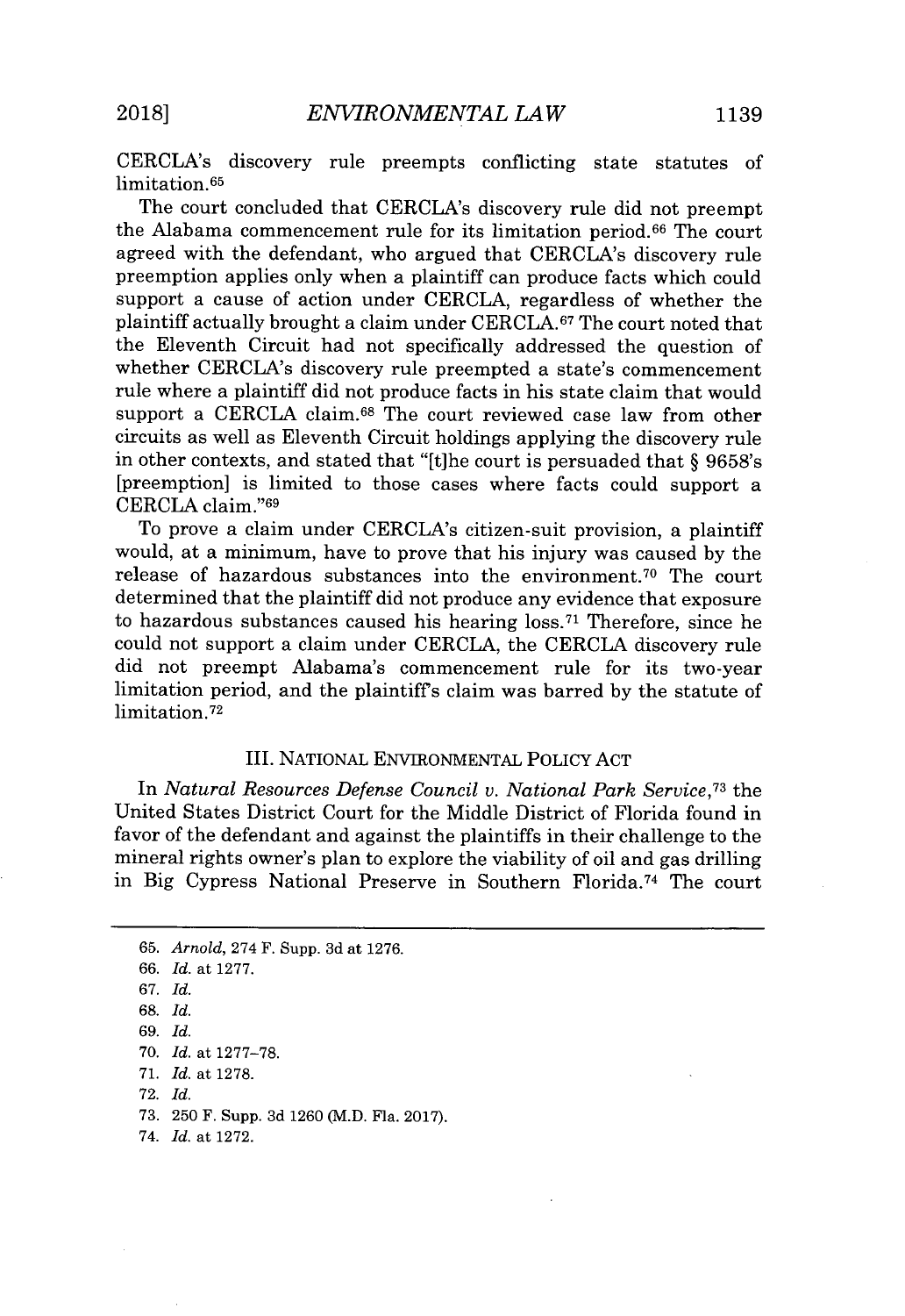concluded that the National Park Service **(NPS)** and other defendants had met their obligations under the Administrative Procedure Act **(APA),75** the National Environmental Policy Act **(NEPA),76** the Endangered Species Act **(ESA), <sup>77</sup>**and **NPS** regulations when the **NPS** issued a Finding of No Significant Impact (FONSI) for the exploration plan.<sup>78</sup> The court granted summary judgment to the defendants.<sup>79</sup>

When Congress created the Big Cypress Preserve, it instructed the **NPS** to acquire surface rights to the land, but not oil and gas rights without the consent of the owner, unless the Preserve was threatened with uses that would be detrimental to its purpose. As a result, oil and gas rights under much of the Preserve remain in private hands.<sup>80</sup> One large mineral rights holder, Collier Entities, retained Burnett Oil to explore the viability of oil and gas drilling within the Preserve. Burnett proposed to do so using "vibroseis buggies" that would roll across terrain and send seismic waves underground, which in turn bounce off underground rock formations and return to the surface, where they are recorded by portable receivers placed on the ground (the Plan).<sup>81</sup> Burnett proposed the Plan to the **NPS** in November **2013,** and over the next two years, the parties explored possible impacts of the Plan and refined it until they were satisfied that it complied with **NPS** regulations. During this process, Burnett reduced the area it proposed to explore from 400 square miles to **110** square miles. <sup>82</sup>On November 20, **2015,** the **NPS** released an Environmental Assessment **(EA)** for public comment, and as a result of those comments the **NPS** revised the **EA** and reissued it for additional comment. During this time, the **NPS** also engaged in required consultation with the United States Fish **&** Wildlife Service (FWS) regarding potential impacts of the Plan on threatened or endangered species. <sup>8</sup> 3 On February **25, 2015,** the FWS issued a letter concurring with the NPS's biological assessment that the Plan would not adversely impact endangered or threatened species within the Plan area.<sup>84</sup>

On May **6, 2016,** the **NPS** issued a FONSI as a result of the **EA** for the Plan, as modified **by** forty-seven mitigation measures that would be

**81.** *Id.* at **1276-77.**

**83.** *See id.* at **1301.**

**<sup>75. 5</sup> U.S.C.** *§* **501** (2012).

**<sup>76.</sup>** 42 **U.S.C.** *§* 4321 **(2018).**

**<sup>77. 16</sup> U.S.C.** *§* **1531 (2018).**

**<sup>78.</sup>** *Nat'l Res. Def. Council,* **250** F. Supp. **3d** at **1311.**

*<sup>79.</sup> Id.* at **1272.**

**<sup>80.</sup>** *Id.* at 1274.

**<sup>82.</sup>** *Id.* at **1277.**

<sup>84.</sup> *Id.* at **1280.**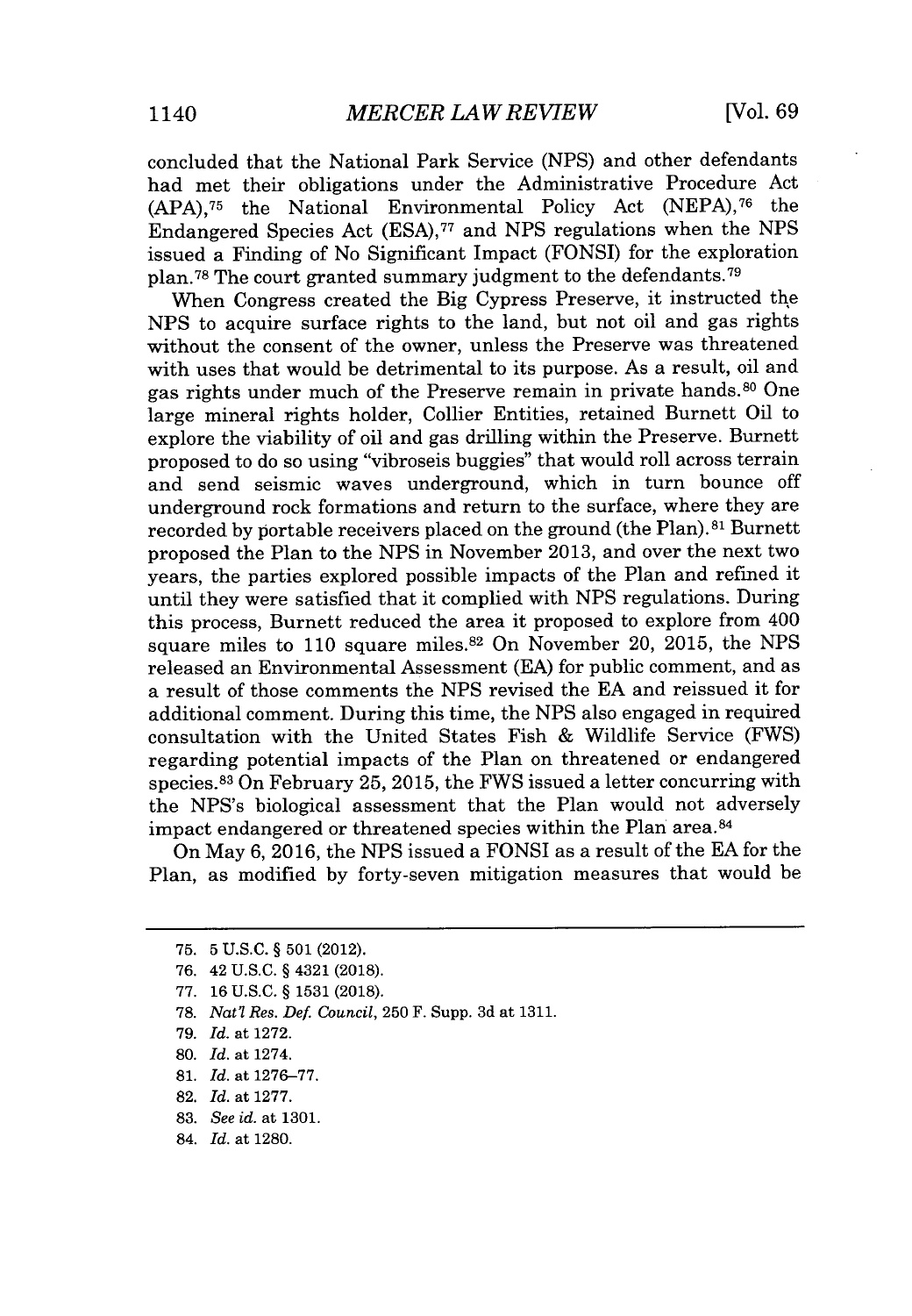required for approval of the Plan.85 The **NPS** concluded that the kinds of impacts to the Preserve from the buggies and other off-road vehicles used in the Plan would be similar to those of recreational off-road vehicles that had previously been allowed in the Preserve under certain conditions,  $86$ but would be less harmful because of minimization and mitigation measures. The **NPS** concluded that impacts to the Preserve would occur in only **0.01%** of the survey area and that any affected resources would return to their natural conditions within three years.<sup>87</sup>

On July **27, 2016,** the plaintiffs filed a lawsuit88 challenging the **FONSI** and the NPS's consequent failure to require a more detailed Environmental Impact Statement<sup>89</sup>on several grounds under **NEPA** and the **ESA,** contending generally that the NPS's decision to issue a **FONSI** was arbitrary and capricious under the **APA.** The plaintiffs contended that the **NPS** violated **NEPA** and the **APA by** failing to **(1)** prepare an EIS for the Plan; (2) take a "hard look"<sup>90</sup> at the effectiveness of mitigation measures that **NPS** required as part of the final Plan; **(3)** take a "hard look" at all adverse impacts of the Plan, including direct, indirect, and cumulative impacts on the Preserve; and (4) consider all reasonable alternatives to the Plan.<sup>91</sup> The court first addressed the plaintiffs' third.

**87.** *Nat? Res. Def. Council,* **250** F. Supp. **3d** at **1281.**

**88.** *Id.* at **1272.**

**89. A** federal agency considering, among other things, a request for a permit for or approval of private activity that will or may impact the environment may prepare an **EA,** a document meant to be a concise and more superficial discussion of potential environmental impacts of the action. If the agency concludes that environmental impacts will not be significant, it issues a FONSI. **If,** on the other hand, the agency determines that environmental impacts will be significant, the agency must prepare an Environmental Impact Statement (EIS), a more detailed review that analyzes impacts of the proposed activity, reasonable alternatives, and other factors. *Id.* at **1284-85.**

**90.** In determining whether an agency's decision not to require an EIS was arbitrary and capricious, a court considers four criteria:

First, the agency must have accurately identified the relevant environmental concern. Second, once the agency has identified the problem it must have taken a "hard look" at the problem in preparing the **EA.** Third, if a finding of no significant impact is made, the agency must be able to make a convincing case for its finding. Last, if the agency does find an impact of true significance, preparation of an EIS can be avoided only if the agency finds that changes or safeguards in the project sufficiently reduce the impact to a minimum.

Hill v. Boy, 144 **F.3d** 1446, 1450 **(11th** Cir. **1998).**

**<sup>85.</sup>** *Id.* at **1281.**

*<sup>86.</sup> See* Nat'l Parks Conservation Ass'n v. **U.S.** Dep't of the Interior, **835 F.3d 1377 (11th** Cir. **2016).**

**<sup>91.</sup>** *Nat? Res. Def. Council,* **250** F. Supp. **3d** at 1284.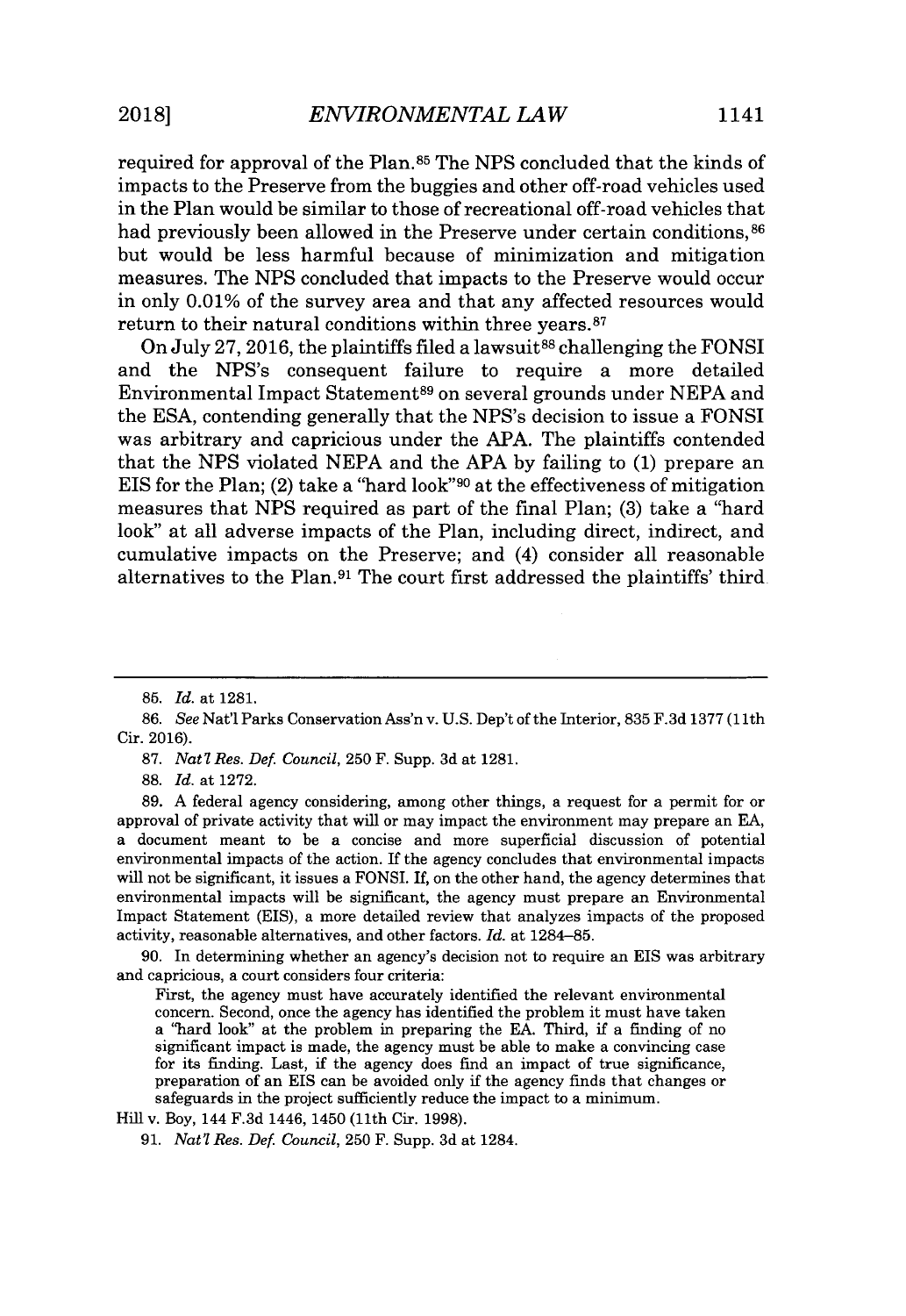challenge under **NEPA:** that the **NPS** failed to take a hard look at the adverse impacts of the Plan.<sup>92</sup>

First, the court rejected the plaintiffs' argument that **NPS** should have considered Burnett's original plan to survey 400 square miles of the Preserve, an area Burnett reduced during the NPS's original assessment in order to make assessment of the project more manageable, as part of the cumulative impacts of the Plan.<sup>9</sup> 3 An agency must consider the cumulative impact of a proposed action, which includes the present proposed action together with past and "reasonably foreseeable" future actions. This requirement is to prevent an applicant from breaking a larger proposed action into smaller pieces for permitting purposes in order to avoid the EIS requirement.<sup>94</sup> The plaintiffs argued that it was "reasonably foreseeable" to the **NPS** that Burnett would eventually seek permission to survey the larger area.<sup>95</sup> However, the court found that there was insufficient evidence that Burnett would ever seek to survey the remaining area, and thus it was unreasonable to expect the **NPS** to evaluate the cumulative impact of a survey over the originally proposed Plan area.<sup>96</sup>

Second, the court concluded that the **NPS** did not act arbitrarily when it concluded that the Plan would not have a significant impact when considered with eleven other ongoing projects affecting wildlife and habitat near the Preserve that were unrelated to the Plan.<sup>97</sup> The record showed that the **NPS** had considered those projects and their impacts, and its decision was "well within NPS's expertise to determine that the other projects would not have a cumulative impact."<sup>98</sup>

Third, the court concluded that the **NPS** did not act arbitrarily in determining that Burnett's use of an off-site staging area for surveying activities in the Preserve would cause direct impacts **by** increasing helicopter flights and off-road travel to and from the Preserve.<sup>99</sup> According to the court, the record showed that the **NPS** did consider the impacts of those activities, and on balance concluded that the off-site staging area would have less impact on the Preserve than the originally proposed on-site staging areas. <sup>100</sup>

*94. Id.* at **1286. 95.** *Id.* at **1285-86.** *96. Id.* at **1287.** *97. Id.* at **1287-88. 98.** *Id.* at **1288.** *99. Id.* at **1288-89. 100.** *Id.*

**<sup>92.</sup>** *Id.* at **1285.**

**<sup>93.</sup>** *Id.*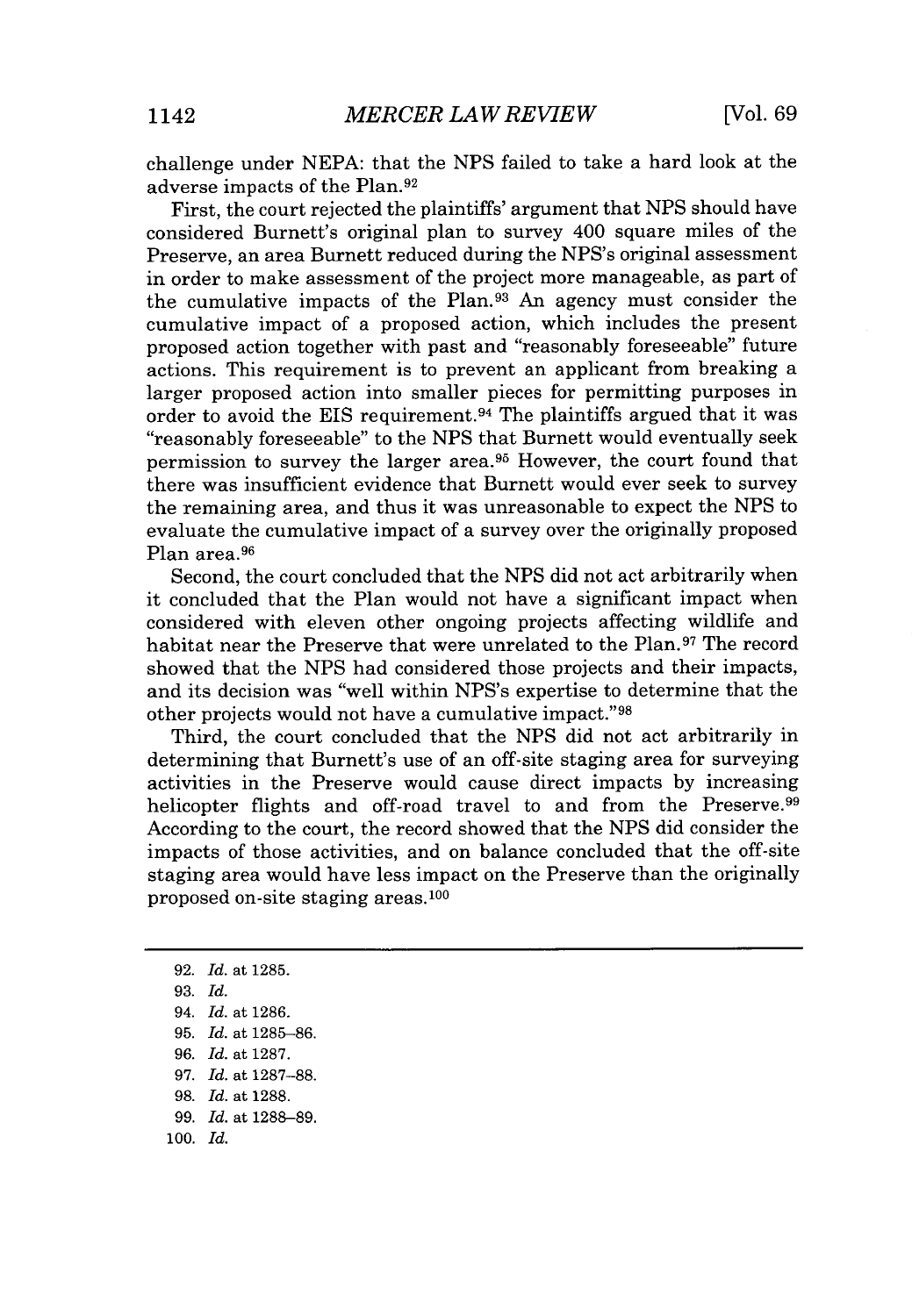Next, the court turned to the plaintiffs' claim that the **NPS** failed to consider all reasonable, less damaging alternatives to the Plan, including the alternative of acquiring the mineral rights outright. In performing an **EA** and evaluating alternatives to the proposed action, an agency must take into account the purpose of the action and the needs and goals of the parties involved.<sup>101</sup>An agency may not define the objectives of the proposed action so narrowly that only one alternative meets the goals of the action nor so broadly that an infinite number of possible actions would meet the goals.<sup>102</sup> The court noted that the NPS had considered ten alternatives in total, including three alternatives in detail: no action, surveying using vibroseis buggies (Burnett's proposed Plan), and surveying using explosives. 10s The **NPS** concluded that "no action" would not achieve Burnett's purpose and would likely result in a taking of the landowner's mineral rights, and that as between the remaining two, the Plan had less impact on the environment than the alternative of surveying using explosives.<sup>104</sup> The court also found that the NPS reasonably concluded that NPS's obtaining the mineral rights through purchase or trade would not accomplish Burnett's goal.<sup>105</sup> The court noted that the Department of Interior had previously proposed buying the mineral rights under the Preserve but had never received funding from Congress to do so, making that alternative likely not viable anyway.106 The court concluded that the **NPS** had sufficiently considered enough alternatives to the Plan.<sup>107</sup>

The court next considered the plaintiffs' claim that the **NPS** did not take a "hard look" at the mitigation measures proposed in the Plan based on which the FONSI was issued. <sup>108</sup>Specifically, the plaintiffs complained that the **NPS** did not sufficiently investigate Burnett's promises to decompact soils and remove ruts, depressions, and vehicle tracks to original contour conditions, avoid activities on soft soils and standing water, and operate primarily in "dry season" conditions (when standing water in the Preserve is at a minimum and soils are more stable).<sup>109</sup> The court concluded that the record showed support for the NPS's conclusion that

**101.** *Id.* 102. *Id.* at **1290. 103.** *Id.* 104. *Id.* at **1290-91. 105.** *Id.* at **1291. 106.** *Id.* **107.** *Id.* at **1292. 108.** *Id.* **109.** *Id.* at **1293.**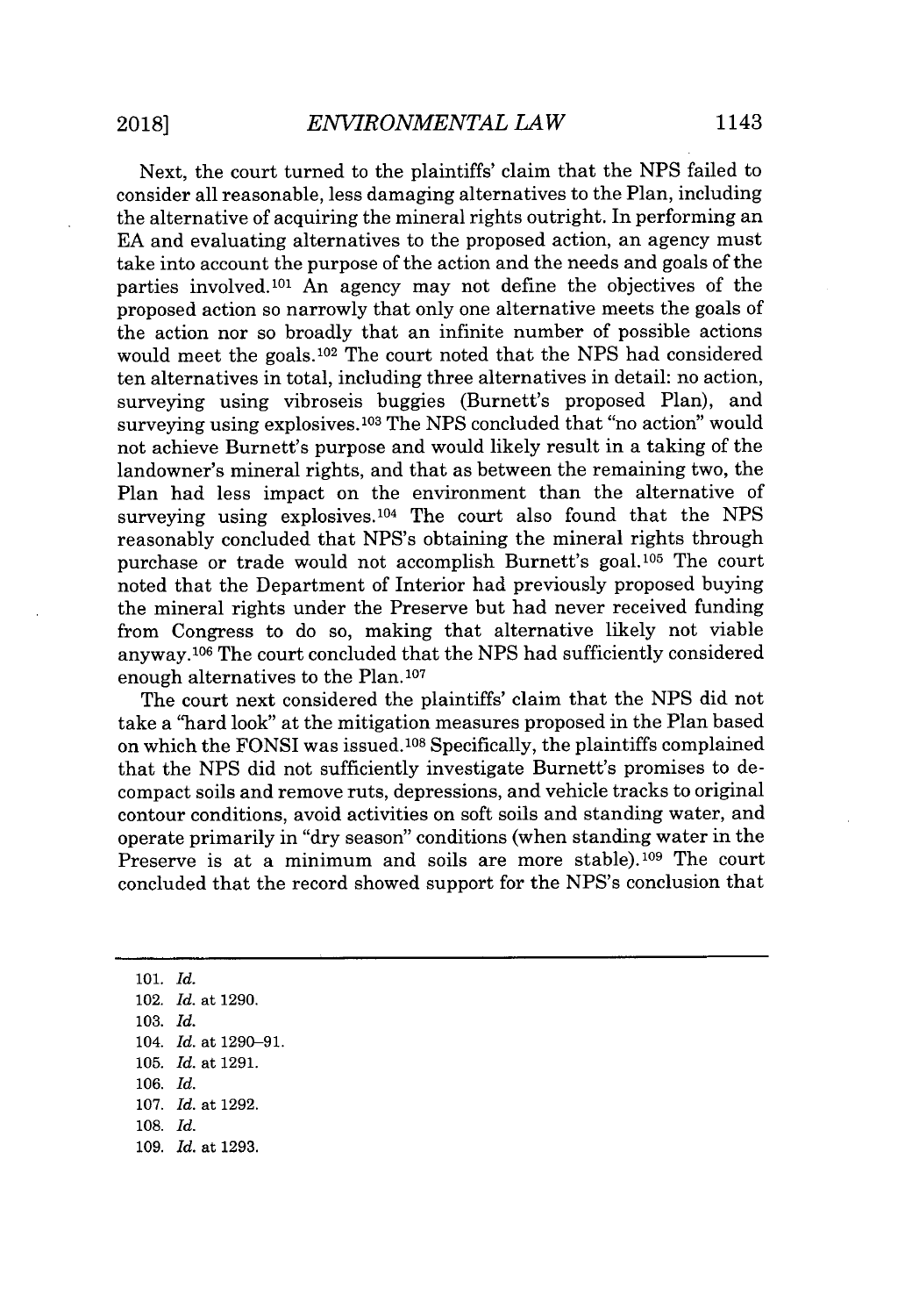each of these mitigation measures was viable and would result in lessened environmental impacts. <sup>110</sup>

Finally, the court addressed the plaintiffs' claim that the **NPS** had arbitrarily and capriciously decided against producing an EIS.111 **A** proposed action that qualifies as a major federal action, for example one that significantly affects the environment, requires an EIS.112 Where it is unclear whether a proposed action is a major federal action, the agency prepares an **EA,** which is a "shorter, preliminary statement.. **.** mandated when a proposed action is neither one normally requiring an EIS nor one categorically excluded from the EIS process."<sup>113</sup>**If,** as a result of the **EA,** the agency determines the proposed action is not a major federal action, it issues a FONSI, which briefly explains its reasons. The agency's decision whether a proposed action will have significant impact on the environment is one which "'implicates substantial agency expertise' and is entitled to deference."<sup>114</sup> The plaintiffs challenged the NPS's FONSI decision on five grounds,11<sup>5</sup>and on each, the court concluded that the **NPS** had considered the ground and reasonably determined that no finding of significant impact was warranted.<sup>116</sup>

First, the plaintiffs asserted that an **EIS** was required due to the unique characteristics of the Preserve, including parkland, wetlands, and ecologically sensitive areas. The court held that the **NPS** had reasonably concluded that the Plan would not result in significant impacts to any of these resources.<sup>117</sup>

Second, the plaintiffs claimed that an **EIS** was required because the Plan was "controversial," as evidenced **by** the **65,000** comments that were submitted during the public comment period on the original **EA.** The court noted that the "controversial" factor in the agency's **NEPA** examination of a proposed action means more than simply opposition to the action.<sup>118</sup> It means "scientific or other evidence that reveals flaws in the methods or data relied upon **by** the agency in reaching its

**<sup>110.</sup>** *Id.* at 1294-95.

**<sup>111.</sup>** *Id.* at **1295.**

<sup>112.</sup> *Id.*

**<sup>113.</sup>** *Id.*

<sup>114.</sup> *Id.* (quoting Marsh v. Or. Nat'l Res. Council, 490 **U.S. 360, 376 (1989)).**

**<sup>115.</sup>** The five grounds were based on five of ten "intensity factors" that agencies should consider in making a determination of significant impact, set out in **NEPA** regulations at section **40-1508.27(b)** of the Code of Federal Regulations **(2018).** *See Nat'l Res. Def. Council,* **250** F. Supp. **3d** at **1295.**

**<sup>116.</sup>** *Nat? Res. Def. Council,* **250** F. Supp. **3d** at **1296.**

**<sup>117.</sup>** *Id.* at **1296--97.**

**<sup>118.</sup>** *Id.* at **1297.**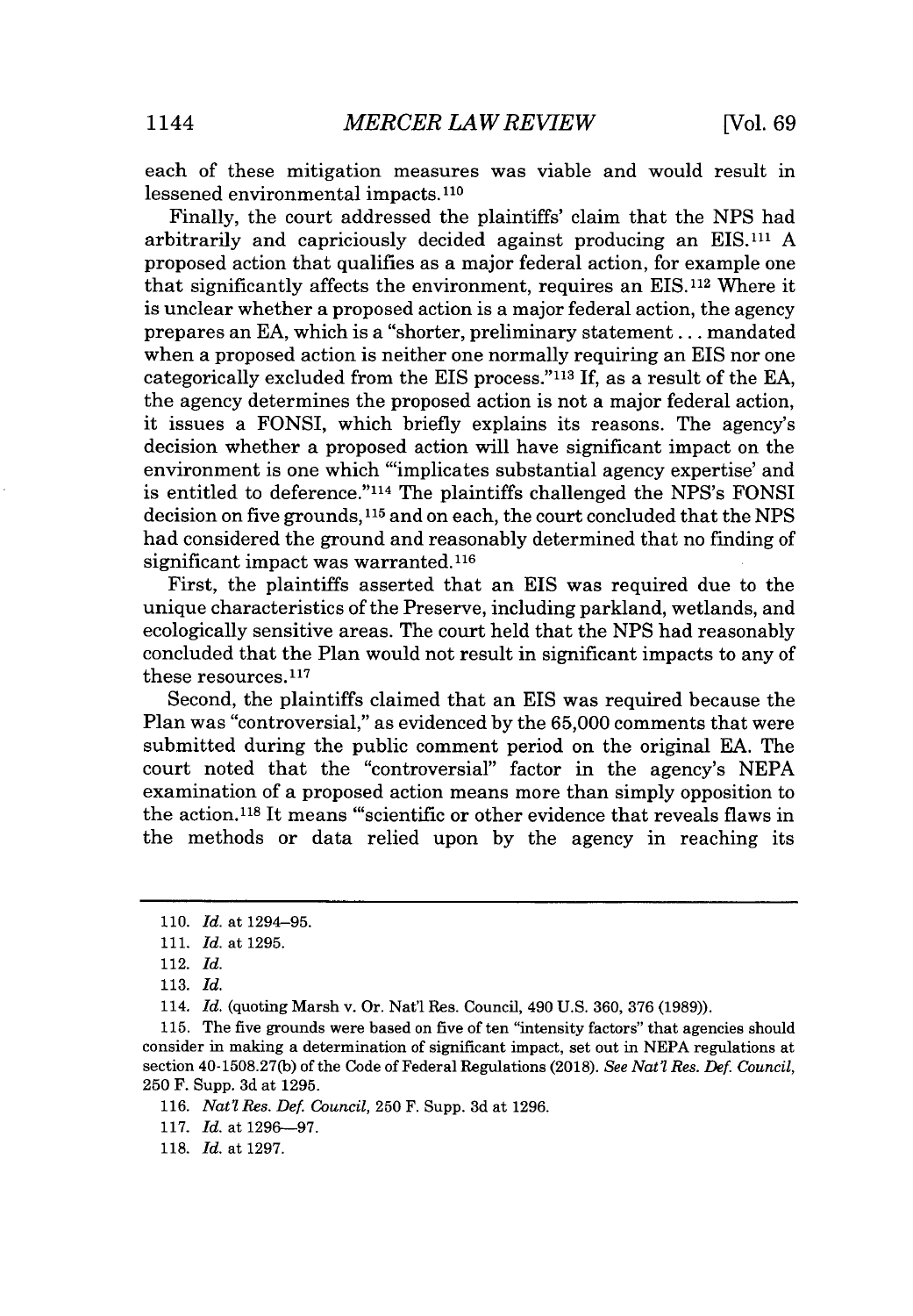conclusions."'"19 The court concluded that the **NPS** "reasonably found that 'there [was] no substantial dispute concerning the effects of the proposed action."'120

Third, the plaintiffs argued that the **FONSI** could establish precedent for future action with significant impacts because Burnett planned to seek approval for surveying over other parts of the originally planned 400 square-mile area. The court rejected this argument, noting that the **NPS** explained in its response to public comments that it would evaluate each application for additional surveying independently. <sup>121</sup>

Fourth, the plaintiffs claimed the Plan would adversely affect endangered or threatened species because the **EA** concluded that "'shortterm adverse impacts **...** are expected. **"'122** The court noted that the **EA** also concluded that no "mortality and injury to wildlife" was expected from the Plan, and given that conclusion, the plaintiffs did not explain how the adverse effects mentioned in the **EA** rose to the level of significant impact.<sup>123</sup>

Fifth, and finally, the court rejected the plaintiffs' contention that cumulative impacts of the Plan and proposed mitigation measures that would not succeed, warranted an EIS.<sup>124</sup> The court referred to its previous determinations regarding these factors in response to other parts of the plaintiffs' complaint.125

The court next rejected the plaintiffs' contention that the **NPS** violated its regulations under the Organic Act<sup>126</sup> pertaining to non-federal oil and gas operations within national parks. **127** The plaintiffs contended that the Plan did not contain any description of "technologically feasible alternative methods of operations, their costs, or their environmental [impacts,]" <sup>12</sup>8 as required **by** the regulations. The court concluded that the information the **NPS** considered as part of the **EA** process satisfied the **NPS** regulations as well.129

The plaintiffs' complaint also challenged the NPS's FONSI decision under the **ESA.** Specifically, the plaintiffs claimed that the NPS's

**128.** *Id.* at **1299.**

**<sup>119.</sup>** *Id.*

<sup>120.</sup> *Id.* at **1298** (quoting the administrative record).

<sup>121.</sup> *Id.*

<sup>122.</sup> *Id.*

**<sup>123.</sup>** *Id.*

<sup>124.</sup> *Id.*

**<sup>125.</sup>** *Id.*

**<sup>126. 36</sup>** C.F.R. **§§ 9.30-9.52 (2018).**

**<sup>127.</sup>** *Nat'l Res. Def. Council,* **250** F. Supp. **3d** at **1300.**

**<sup>129.</sup>** *Id.* at **1300.**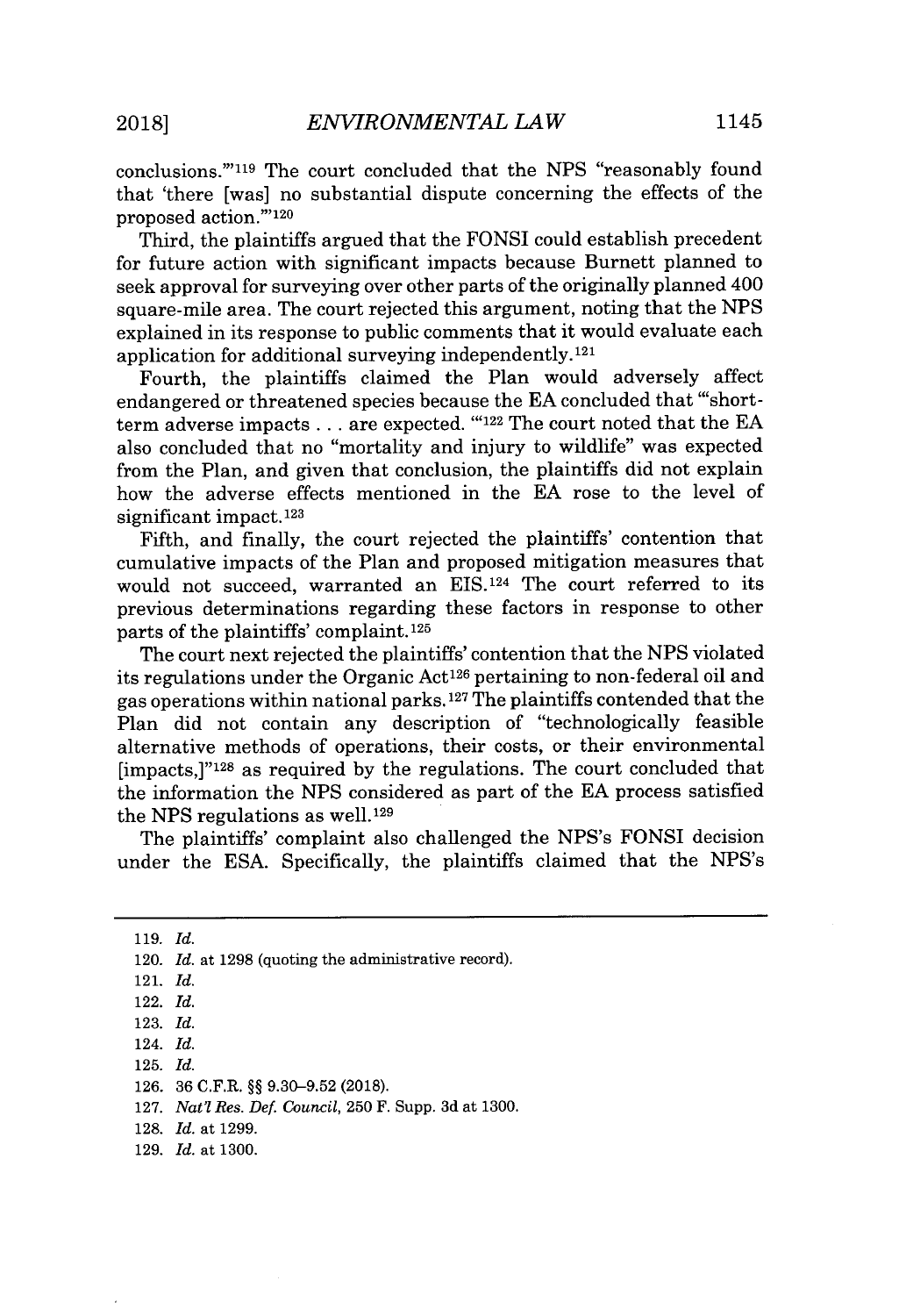required consultation with the FWS regarding impacts of the Plan to endangered or threatened species was inadequate, and that the agencies should have reinitiated consultation **(1)** when Burnett relocated its staging area off site and (2) because a new species, the Florida Bonneted Bat, was listed as endangered in **2013.130**

The plaintiffs raised five specific challenges to the adequacy of the agencies' consultation in connection with the **FONSI: (1)** the Plan area the agencies analyzed was unlawfully narrow; (2) the agencies failed to fully evaluate direct and indirect impacts to listed species; **(3)** the agencies failed to evaluate cumulative impacts to listed species **by** failing to consider activities outside the Preserve; (4) the agencies failed to use the "best scientific and commercial data available" for wood storks and red-cockaded woodpeckers, including maps showing the locations of those birds in the Plan area; and **(5)** the agencies relied on mitigation measures that are "unenforceable, vague, or discretionary." $131$  On each of these challenges, the court concluded that the agencies had not acted arbitrarily and capriciously, noting that as to each challenge, the record showed that the agencies had considered the issues raised **by** the plaintiffs, and showed evidence sufficient to support the agencies' conclusions. **<sup>132</sup>**

Finally, as to the plaintiffs' claims that the agencies should have reinitiated consultation related to **(1)** Burnett's relocation of its staging area to an off-site location and (2) the listing under the **ESA** of the Florida Bonneted Bat, the court ruled in favor of the agencies.<sup>133</sup> The court explained that as to the staging-area relocation, the plaintiffs themselves had requested the relocation to mitigate potential impacts of staging the survey within the Preserve, and "[i]n any event, the record shows that the Agencies did reinitiate consultation."<sup>134</sup> Next, as to the listing of the bat, the court first agreed with the defendants that the plaintiffs lacked standing to challenge the agencies' failure to reinitiate consultation because the plaintiffs did not demonstrate that implementation of the Plan would cause them an "injury in fact" with respect to the bat. **135** The court also concluded that even if the plaintiffs had standing, there was no obligation to reinitiate consultation. **136** The plaintiffs argued that the agencies should have reinitiated consultation on a 2010 Preserve

**130.** *Id. at* **1300-11. 131.** *Id. at* **1301-06. 132.** *Id.* **133.** *Id. at* **1307.** 134. *Id.* **135.** *See id. at* **1309-10. 136.** *Id. at* **1310-11.**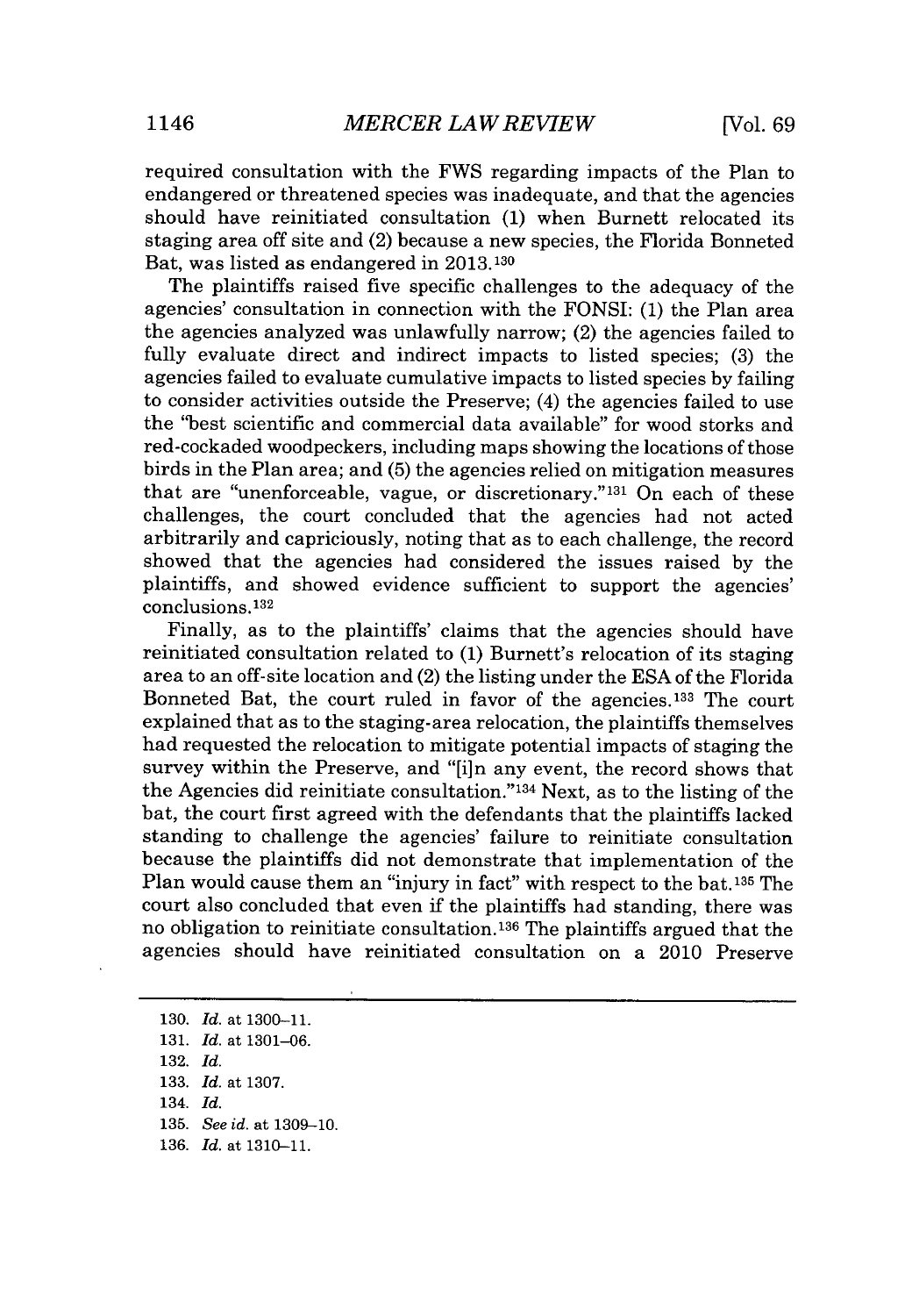Plan. **<sup>137</sup>**